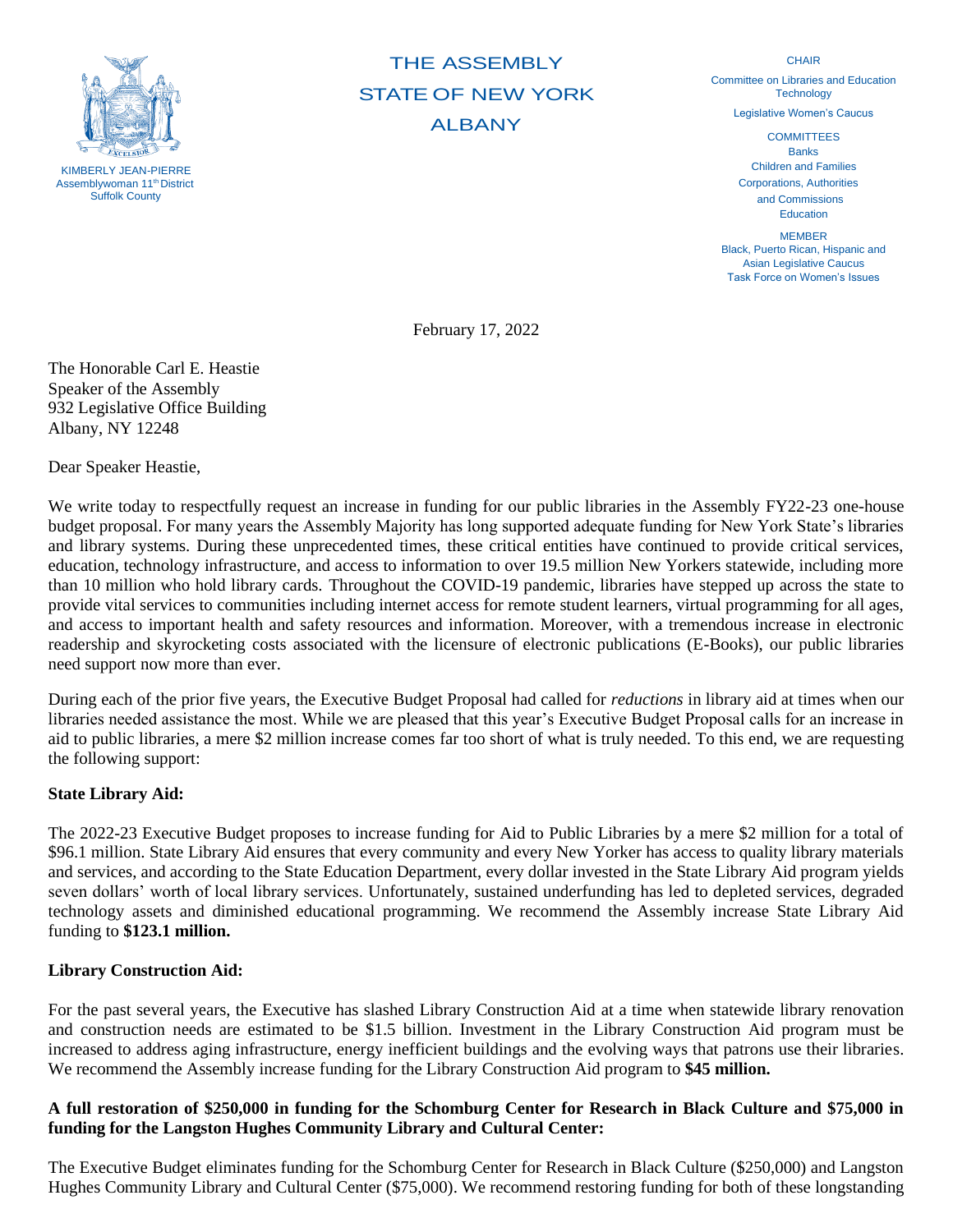cultural institutions.

### **Love Your Library Funding:**

The Love Your Library Fund was established nearly 17 years ago which collects funding through special DMV-issued license plates as well as corporate or personal income tax returns. Since the fund was created, none of the accumulate funds have been distributed. Thankfully, the Executive has proposed that **\$150,000** of this funding be earmarked for the Statewide Summer Reading Program; we agree with this proposal and ask that the Assembly Budget Proposal reflect this funding allocation as well.

By addressing the above-mentioned critical needs, we will be helping to ensure that our public libraries can continue to provide the critical services upon which all our constituents will continue to rely throughout the pandemic and in the years to come. As the Legislature continues developing strategies to reimagine New York's economy in a post-COVID-19 world, it is essential for our library institutions to remain a vital component of that process. On behalf of our public libraries, library systems and patrons, we thank you for your continued efforts and look forward to working with you and our colleagues to ensure our libraries remain a cornerstone of collaboration, awareness, equity, and education for all New Yorkers now and in the future. Thank you for your consideration of this request.

Sincerely,

Kombert Gear Pice

Kimberly Jean-Pierre Member of Assembly,  $11<sup>th</sup>$  District Chair, Committee on Libraries and Education Technology

 $\gg$  (  $M_{1}$  )

John T. McDonald III Member of Assembly, 108<sup>th</sup> District

ber E. Deiser

Inez E. Dickens Member of Assembly, 70<sup>th</sup> District

Michae Jander

Mike Lawler Member of Assembly, 97<sup>th</sup> District

Marianne Buttenschm

Marianne Buttenschon Member of Assembly, 119<sup>th</sup> District

Maijois J Symer

Marjorie Byrnes Member of Assembly, 133rd District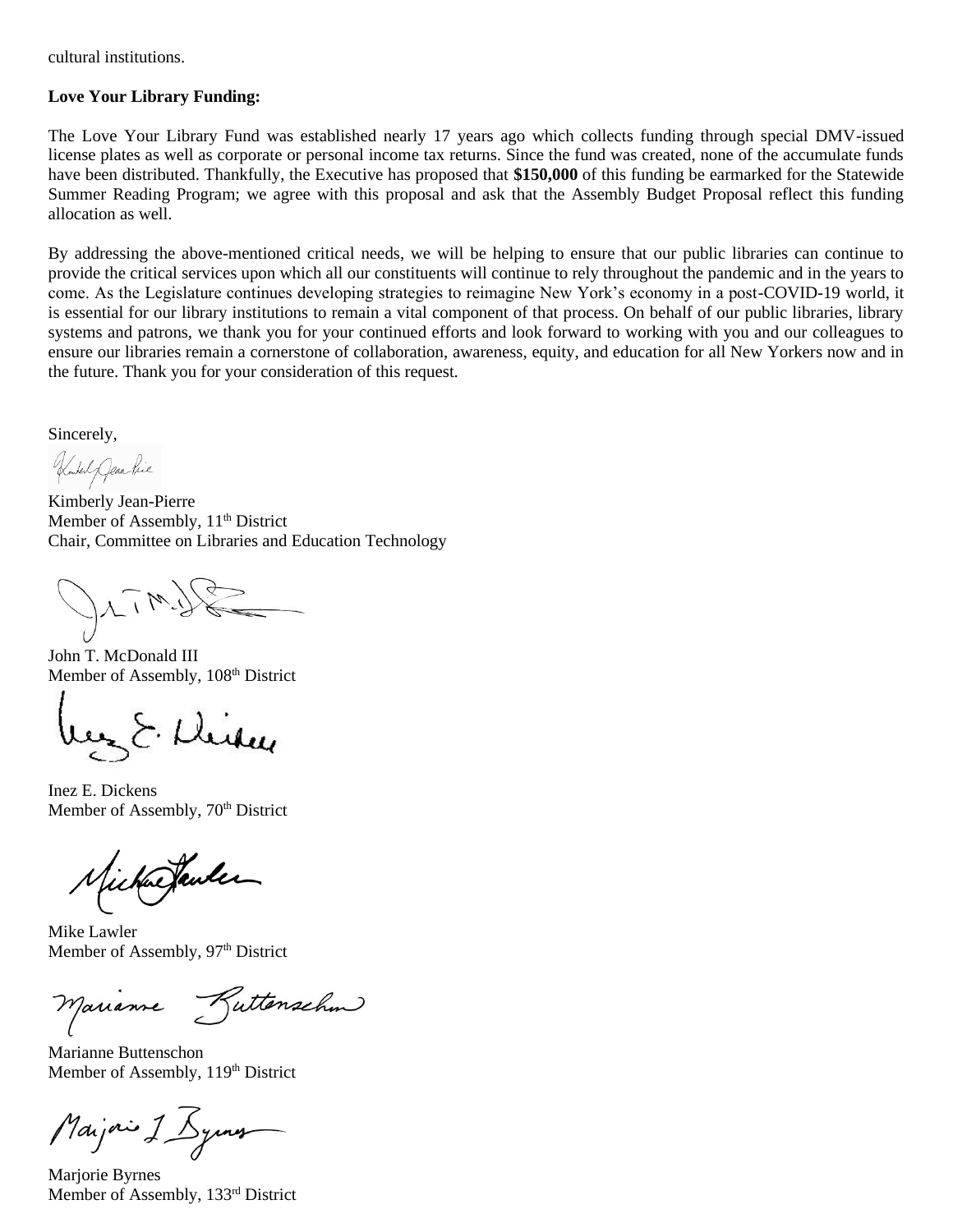Harry B. Bronson

Harry B. Bronson Member of Assembly, 138<sup>th</sup> District

Ongelo & Morenello

Angelo J. Morinello Member of Assembly, 145<sup>th</sup> District

(Nichael J Norrir

Michael J. Norris Member of Assembly, 144<sup>th</sup> District

Gillian

William Conrad Member of Assembly, 140<sup>th</sup> District

ennifer Lunsford

Jennifer Lunsford Member of Assembly, 135<sup>th</sup> District

arriv

Carrie Woerner Member of Assembly, 113<sup>th</sup> District

mideal a. montienco

Michael Montesano Member of Assembly, 15<sup>th</sup> District

Stance Abricant

Thomas J. Abinanti Member of Assembly, 92<sup>nd</sup> District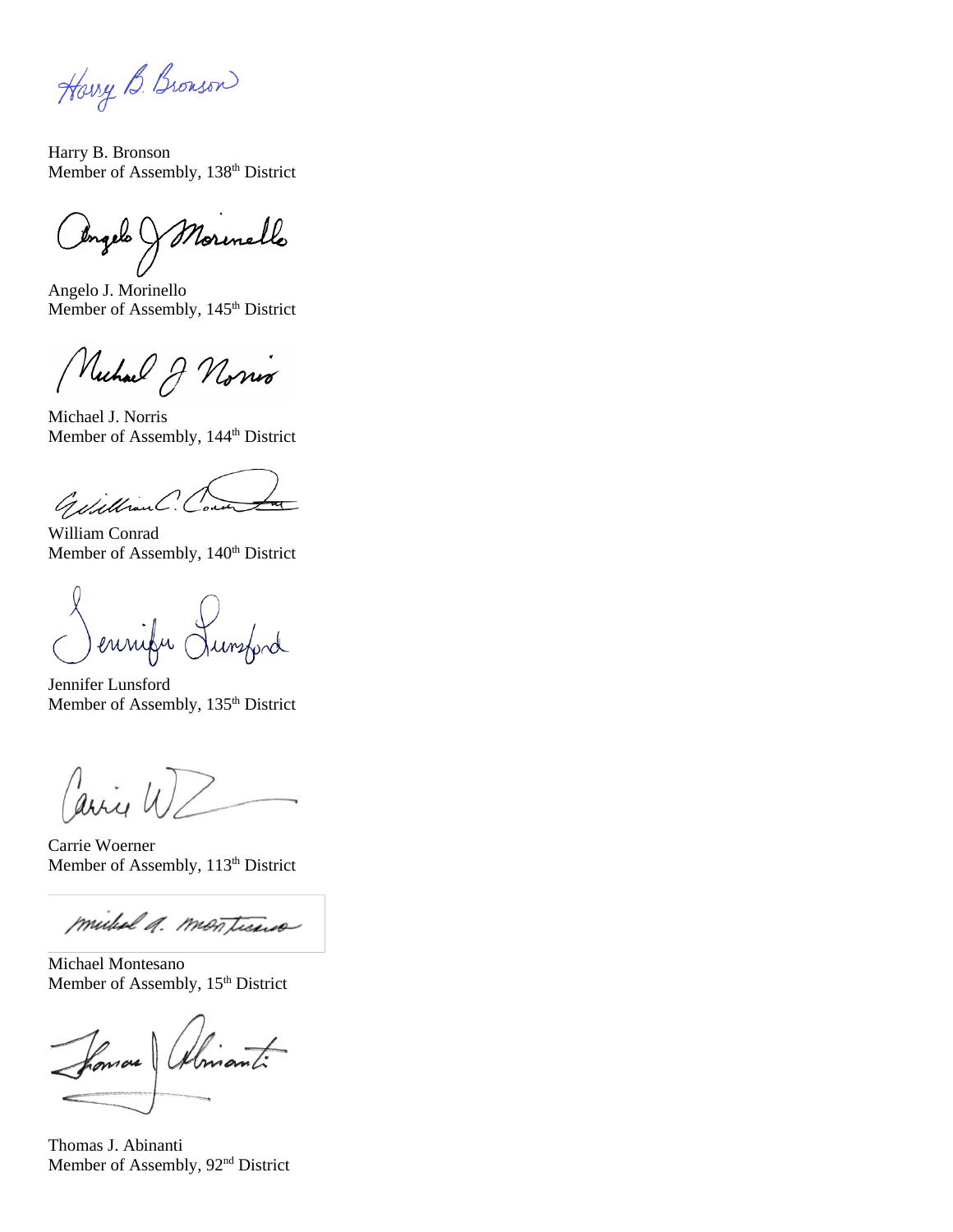albert d. Stipe J.

Al Stirpe Member of Assembly, 127<sup>th</sup> District

Andrew Hevesi Member of Assembly, 28<sup>th</sup> District

hadwig Say gh

Nader J. Sayegh Member of Assembly, 90<sup>th</sup> District

Mun

Chris Tague Member of Assembly, 102nd District

Donne le Lupselv

Donna A. Lupardo Member of Assembly, 123rd District

 $\sqrt{\mu h}$ 

Josh Jensen Member of Assembly, 134<sup>th</sup> District

Gina Sillitti Member of Assembly, 16<sup>th</sup> District

Christopher S. Friend Member of Assembly, 124<sup>th</sup> District

William A. Mognaull

William B. Magnarelli Member of Assembly, 129<sup>th</sup> District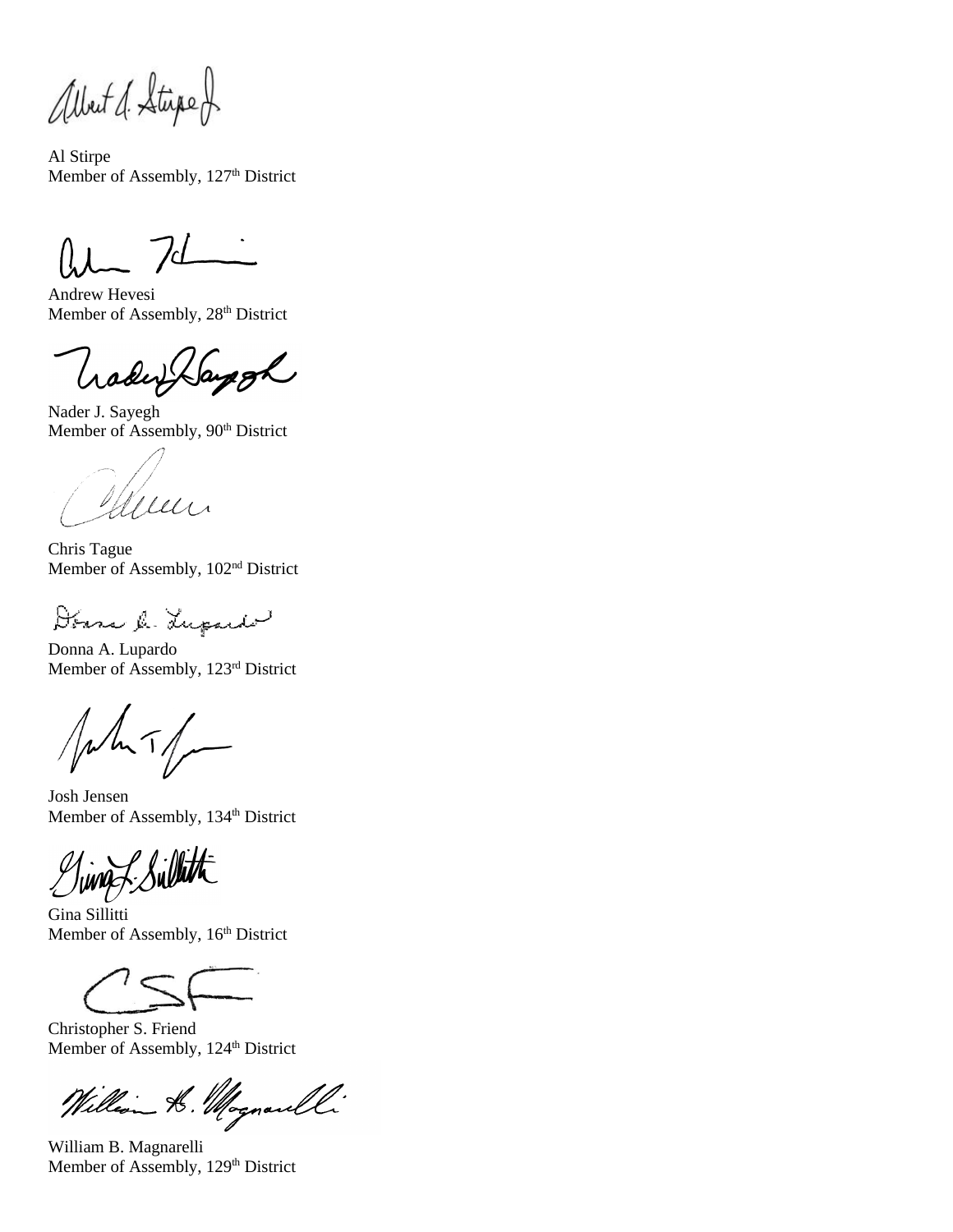Joseph M. Giglia

Joseph M. Giglio Member of Assembly, 148<sup>th</sup> District

David G. McDonough Member of Assembly, 14th District

Fred Thicle, gr

Fred W. Thiele, Jr. Member of Assembly, 1<sup>st</sup> District

Polisond fa

Edward P. Ra Member of Assembly, 19th District

Tene Engelsinght

Steve Englebright Member of Assembly,  $4<sup>th</sup>$  District

Have Howton

Stephen Hawley Member of Assembly, 139<sup>th</sup> District

Joe DeStefano Member of Assembly, 3rd District

Panele J Stutee

Pamela J. Hunter Member of Assembly, 128<sup>th</sup> District

Richard N. Gottfried Member of Assembly, 75<sup>th</sup> District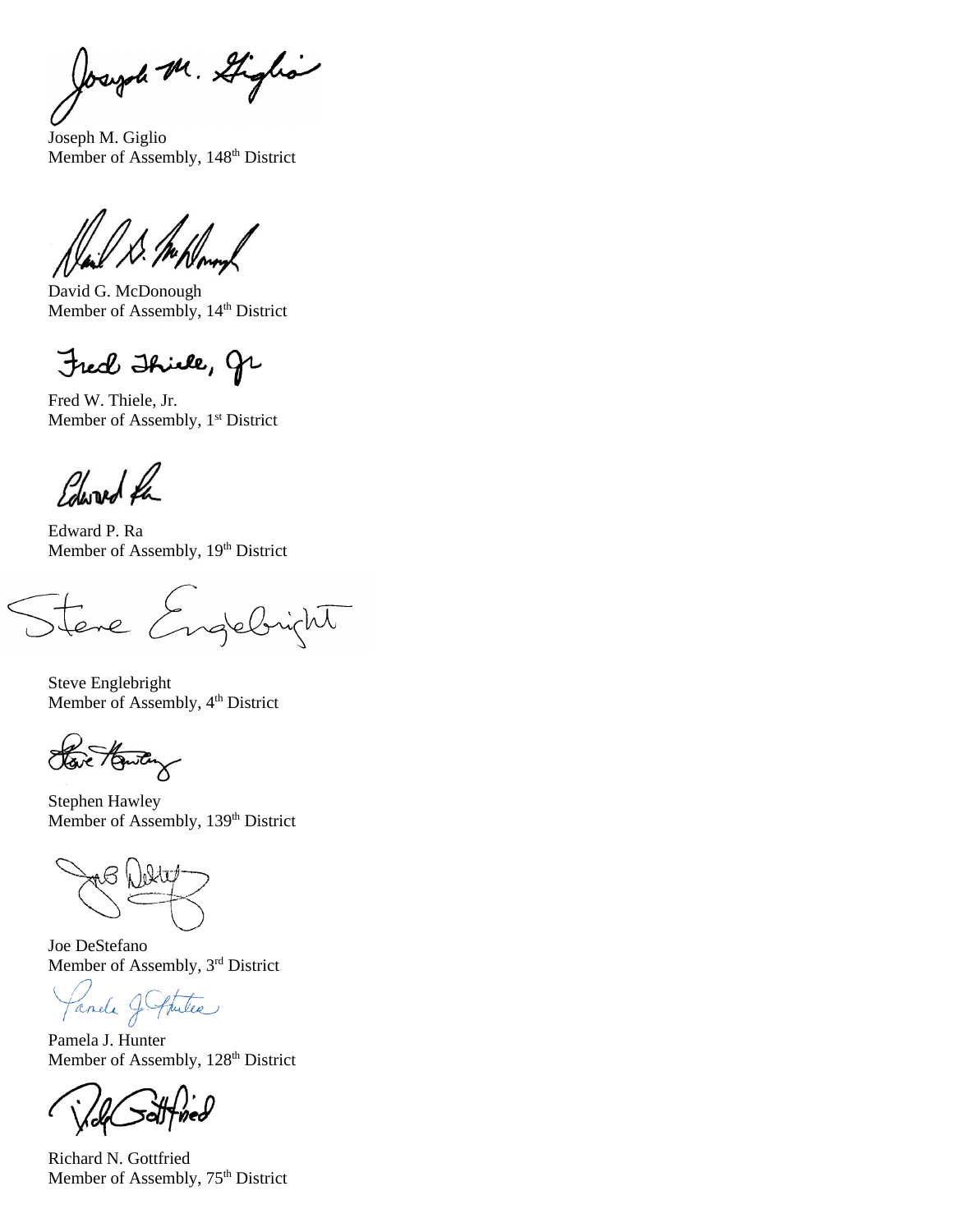maybellach

Mary Beth Walsh Member of Assembly, 112<sup>th</sup> District

Peter of Cebbate fr

Peter J. Abbate, Jr. Member of Assembly,  $49<sup>th</sup>$  District

Kenneth Zebrowski Member of Assembly, 96<sup>th</sup> District

atage Jaymen

Latoya Joyner Member of Assembly, 77<sup>th</sup> District

Market

Brian Manktelow Member of Assembly, 130<sup>th</sup> District

ataline

Catalina Cruz Member of Assembly, 39<sup>th</sup> District

notral

Nathalia Fernandez Member of Assembly,  $80<sup>th</sup>$  District

Jessica Gonzalez-Rojas Member of Assembly, 34<sup>th</sup> District

Karen M. Michahon

Karen McMahon Member of Assembly, 146<sup>th</sup> District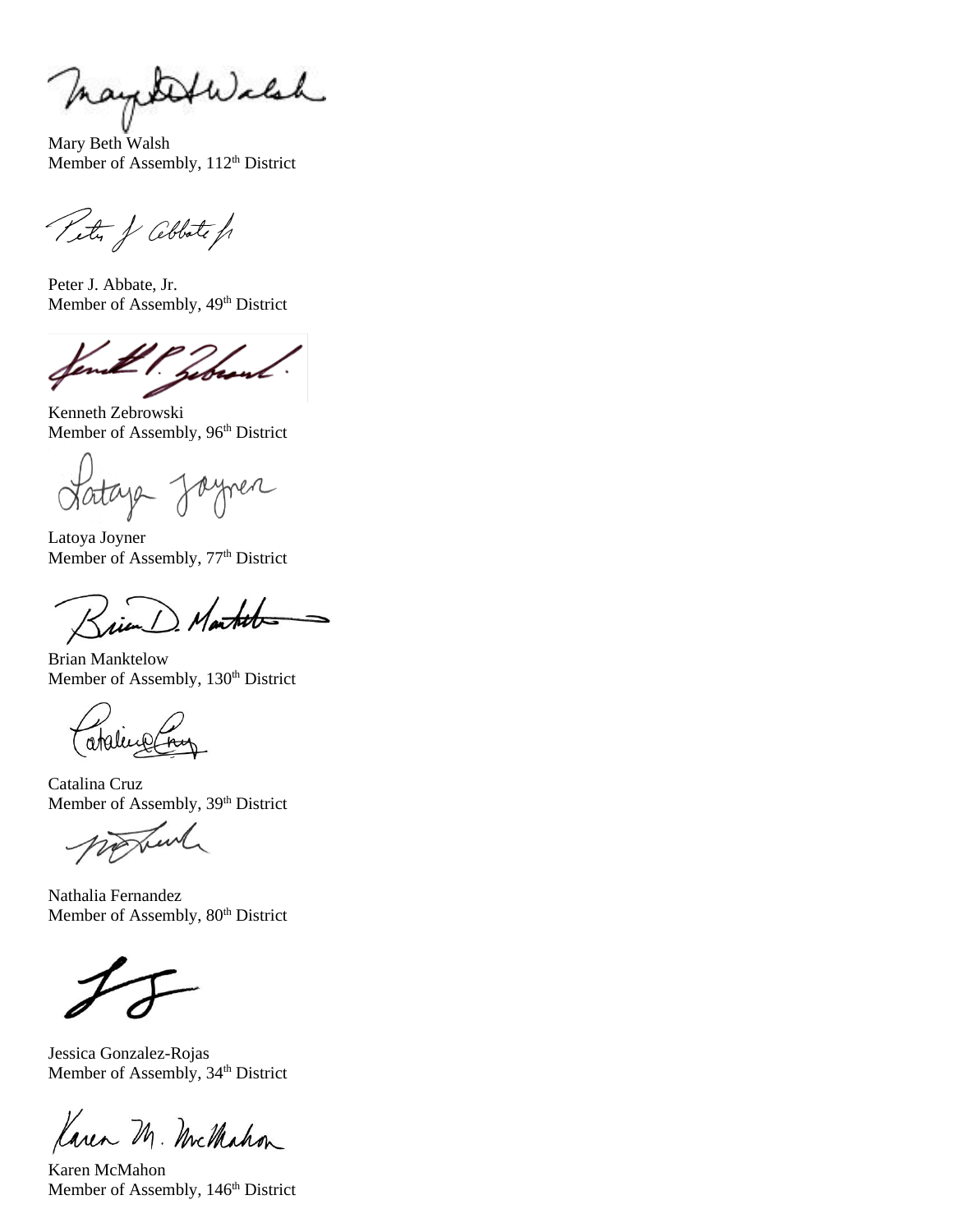Any Daly

Sandy Galef Member of Assembly, 95<sup>th</sup> District

ebecca (

Rebecca A. Seawright Member of Assembly, 76<sup>th</sup> District

Mark Walczyk Member of Assembly, 116<sup>th</sup> District

Facult Hr

Jonathan G. Jacobson Member of Assembly, 104<sup>th</sup> District

Brian D. Miller

Brian D. Miller Member of Assembly, 101<sup>st</sup> District

Wantza Davila

Maritza Davila Member of Assembly, 53rd District

Monice Wallace

Monica P. Wallace Member of Assembly, 143rd District

Anhline Nion

Yuh-Line Niou Member of Assembly, 65<sup>th</sup> District

John K. Mikulin

John K. Mikulin Member of Assembly, 17th District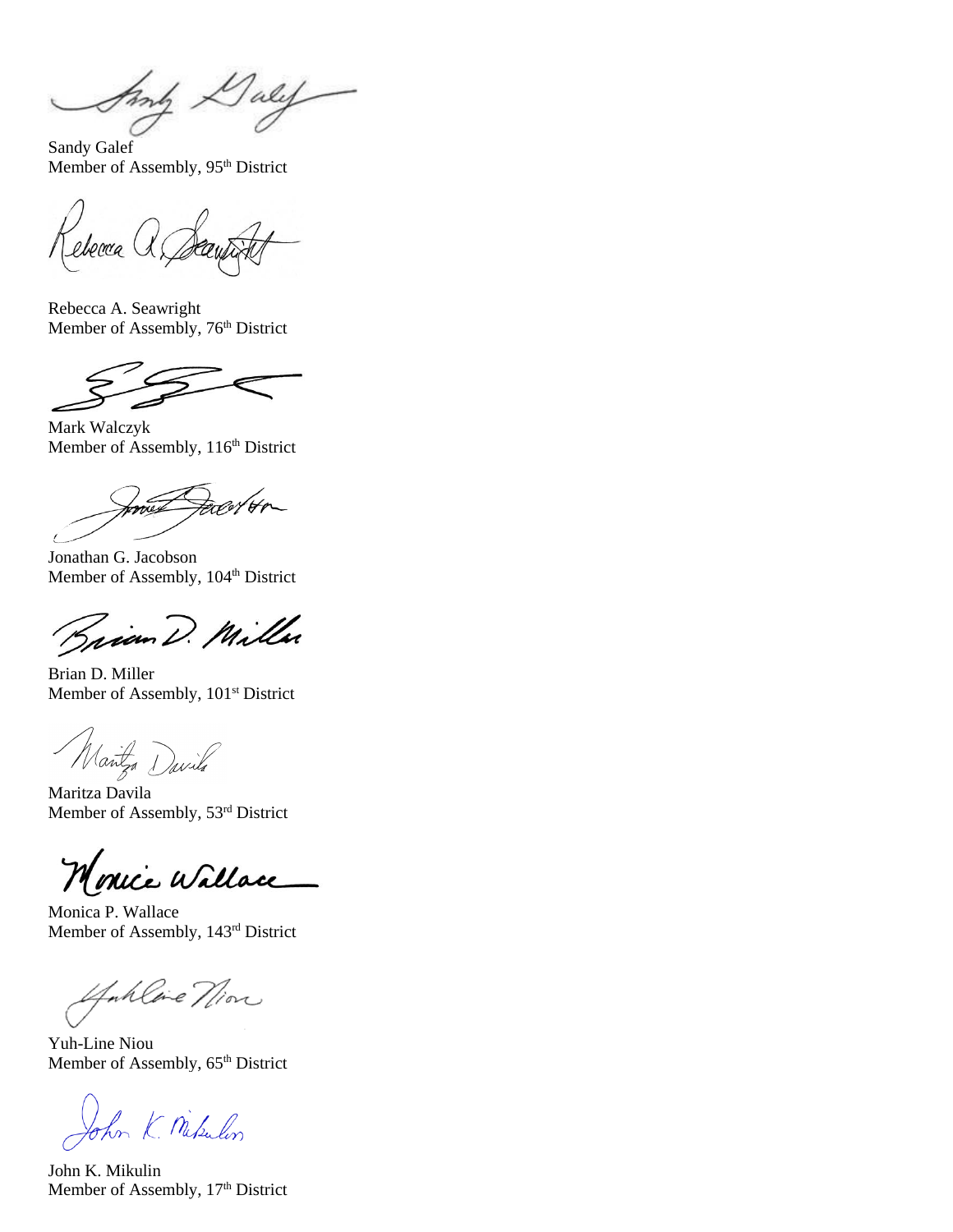followe Simon

Jo Anne Simon Member of Assembly, 52<sup>nd</sup> District

Judy Griffin

Judy Griffin Member of Assembly, 21<sup>st</sup> District

Phara Souffrant Forrest Member of Assembly, 57<sup>th</sup> District

Zohran K. Mamdani Member of Assembly, 36<sup>th</sup> District

Edward 2 Ret

Edward Gibbs Member of Assembly,  $68<sup>th</sup>$  District

Queen M. Gurtler

Aileen M. Gunther Member of Assembly, 100<sup>th</sup> District

Phil Steck Member of Assembly, 110<sup>th</sup> District

Bruci

Didi Barrett Member of Assembly, 106<sup>th</sup> District